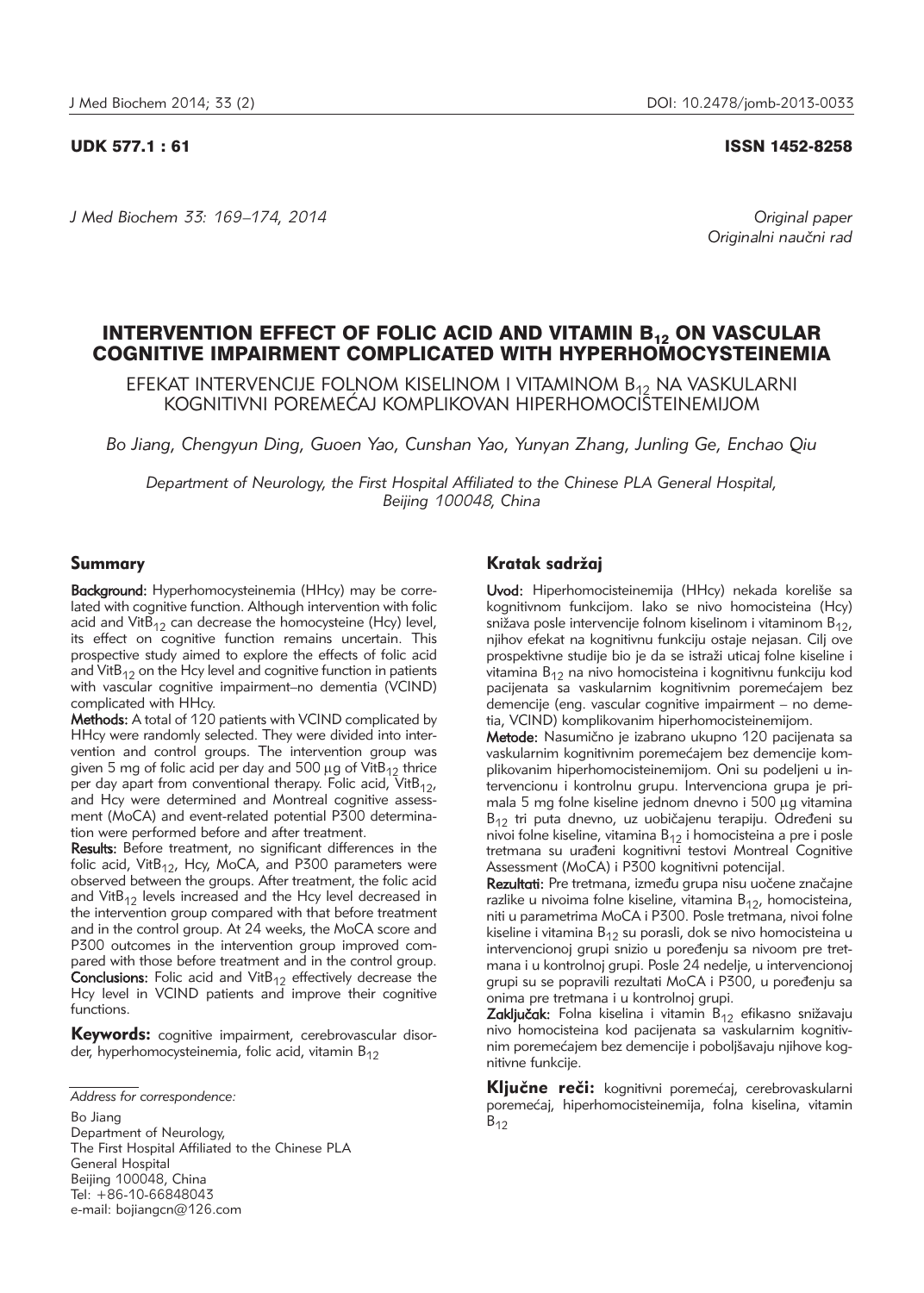## Introduction

Vascular cognitive impairment–no dementia (VCIND) refers to early or mild cognitive impairment caused by cerebral vascular injury, whose severity has not yet met the diagnostic criteria of dementia; it has an insidious onset (1, 2). VCIND has an incidence as high as 39.5% within one year after apoplexia (3). Early diagnosis and timely intervention can improve the prognosis of VCIND; otherwise, it may develop into dementia (1). Because VCIND has excellent reversibility, it has become a research hotspot. Hyperhomocysteinemia (HHcy) has been assumed to be an independent risk factor of cerebrovascular diseases (4). HHcy may also be closely related to cognitive impairment (5, 6). Folic acid and vitamin  $B_{12}$  can decrease the level of homocysteine (Hcy) in patients with dementia, but whether they can improve cognitive function remains undefined (7). In addition, VCIND patients in whom folic acid and vitamin  $B_{12}$ can achieve the best intervention effect have only been rarely studied.

To provide a useful clue for the prevention and cure of VCIND, we explored the intervention effects of folic acid and vitamin  $B_{12}$  on the Hcy level in VCIND patients, as well as their cognitive function improvement.

#### Subjects and Methods

## *Inclusion criteria*

VCIND was diagnosed based on the recommendations by Rockwood et al. (8). The inclusion criteria included: 1) cerebrovascular disease; 2) evidence of cognitive impairment according to psychological evaluation; 3) cognitive impairment within 3 months after cerebral apoplexy; 4) causality between cerebrovascular disease and cognitive impairment, other than other diseases; 5) Hanchinski ischemia index ≥7; and 6) severity without meeting the diagnostic criteria of dementia.

#### *Exclusion criteria*

Patients meeting any of the following criteria were excluded from this study: 1) Alzheimer disease; 2) other cognitive disorders, mental diseases, or aphasia that affects Montreal cognitive assessment (MoCA) and P300 determination; 3) administration of drugs that influence Hcy level within one month (such as contraceptives, antiepileptics, dopaminergics, and folic acid and/or vitamin  $B_{12}$ ; and 4) systemic diseases that influence the function of the central nervous system, such as thyroid disease, severe ischemia, deficiency of vitamin  $B_{12}$  and folic acid, severe malnutrition, and severe cardiac, hepatic and renal diseases.

## *General data*

A total of 120 patients with VCIND complicated by HHcy were randomly selected. They were all patients with cerebral apoplexy that received treatment at the First Hospital Affiliated to the Chinese PLA General Hospital. Among them, 78 were males and 42 were females with an average age of  $63\pm$ 1.87 years. Thirty-nine patients had concurrent high blood pressure, 43 had diabetes, and 35 had hyperlipidemia. Fifty-six smoked; 18 patients had college education degrees, 89 had senior middle school education degrees, and 13 had junior middle school education degrees. Patients with especially bad habits such as alcoholism were excluded. This study was conducted in accordance with the Declaration of Helsinki. The study was conducted with approval from the Ethics Committee of the First Hospital Affiliated to the Chinese PLA General Hospital. Written informed consent was obtained from all participants.

### *Grouping and treatment*

The patients were equalized randomly into intervention and control groups. The intervention group was given 5 mg of extra folic acid per day (Changzhou Pharmaceutical Factory, China; 5 mg/tablet; state medical permitment No.: H32023302) and 500 mg of mecobalamin thrice per day (Eisai China Inc., China; brand name: methycobal; 500 µg/tablet; state medical permitment No.: H20030812) for 24 weeks, apart from conventional treatment. The control group only received conventional treatment. Both groups were prohibited from taking any other nootropic drug during treatment. No significant differences were observed in the ages, sex, education degrees, inpatient proportions, and incidences of basic diseases such as hypertension and diabetes between the groups (t-test was performed to compare the ages and body mass indices and  $\chi^2$  test was used for other indices; all P>0.05). Also, no significant differences were observed in the levels of serum folic acid, vitamin  $B_{12}$ , Hcy, MoCA scores, and P300 determination outcomes between the two groups (*t*-test: P>0.05).

#### *Cognitive function assessment*

Cognitive function levels were assessed using the MoCA scale (9). The scale covers eight cognitive fields and consists of 11 assessment items, including visual and spatial implementation, naming, memory, concentration, language fluency, abstract thinking, delayed memory and calculation, with a full mark of 30 points. One point is added to those with less than 12 years of education. A higher score indicates better cognitive function. The evaluation criterion for cognitive disorders is MoCA <26 points.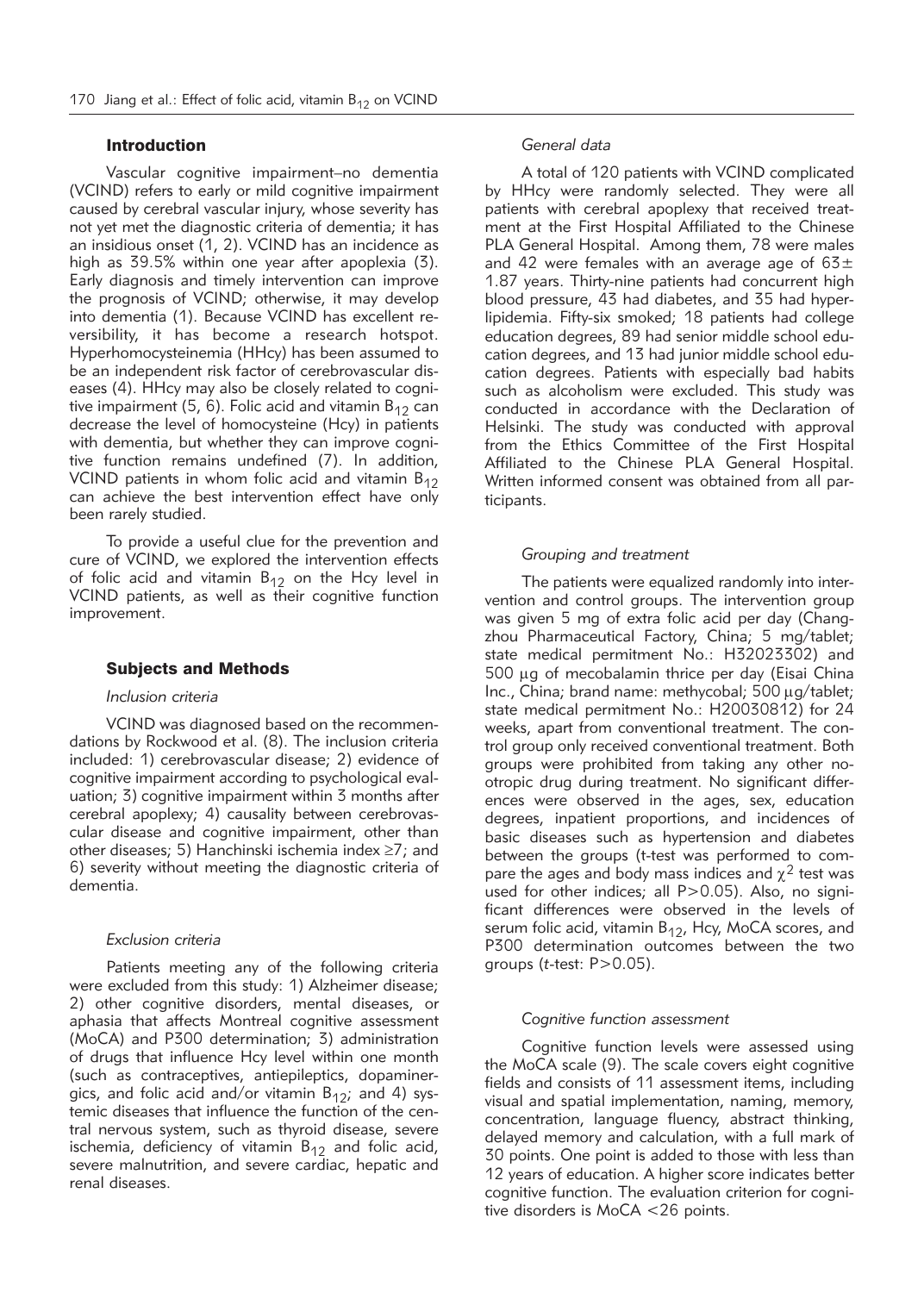## *Potential P300 determination*

All the patients were subjected to potential P300 determination within 48 h after grouping. The equipment used was an OXFORD multimedia myoelectricity evoked potential system (UK). The patient was positioned supinely, conscious and concentrating, in a quiet, screened room. According to the international standard electrode placement method for 10/20 electroencephalogram systems, the recording electrode was placed at the medial line, with the reference electrode at the right ear lobe and the forehead grounded. The resistance between the electrodes was  $<$  5K $\Omega$  and the analysis time was 600 ms. Short sound stimuli were utilized. Non-target stimuli (1000 Hz) were given regularly with a probability of 80% and intensity of 80 dB. Target stimuli (4000 Hz) went randomly between non-target stimuli with a probability of 20% and intensity of 90 dB. The subject pressed the button on a target stimulus. The reaction time was recorded automatically by the equipment. The experiment was repeated twice, and a mean was obtained.

## *Determination of serum Hcy as well as of folic acid and vitamin B12*

Venous blood at 2–3 mL was extracted from the patient on an empty stomach in the morning. The sample was sent for determination within half an hour. The concentration of serum Hcy was determined by a Hitachi 7180 automatic biochemistry analyzer (Japan) using the enzymatic conversion method. The kit was supplied by Beijing Strong Biotechnologies, Inc. (China). The normal Hcy concentration range is between  $5 \mu \text{mol/L}$  and 14 mmol/L. When a value is above the upper limit, HHcy will be accounted for. Meanwhile, 3–4 mL of blood was extracted from the ulnar vein for the determination of the concentrations of folic acid and vitamin  $B_{12}$  on the same day using the Access automated chemiluminescent immunoassay system and its supporting kit (Beckman, USA).

#### *Evaluation indices*

The concentrations of folic acid, vitamin  $B_{12}$ , and Hcy were determined 4, 12, and 24 weeks after treatment. Meanwhile, MoCA scoring and eventrelated potential P300 determination were performed to make comparisons before and after treatment as well as between groups.

#### *Statistical analysis*

All data were presented as  $\bar{x} \pm s$  and analyzed using SPSS16.0 software. ANOVA and t-test were performed. Numeration data were presented as percentages and tested using  $\chi^2$  test. *P*<0.05 was considered statistically significant.

#### **Results**

### *The levels of serum folic acid, vitamin B<sub>12</sub>, and Hcy*

Before treatment, the intervention group and the control group did not show significant differences in the levels of folic acid, vitamin  $B_{12}$ , and Hcy (P>0.05). The control group did not exhibit variations in the levels of folic acid, vitamin  $B_{12}$ , and Hcy throughout the experiment ( $P>0.05$ ). In the intervention group, the levels of folic acid and vitamin  $B_{12}$  at 4 weeks increased compared with those before treatment, whereas the level of Hcy decreased (P<0.05). At 12 weeks, the levels of folic acid and vitamin  $B_{12}$ increased compared with those at 4 weeks, whereas the level of Hcy decreased (P<0.01). At 24 weeks,

| <b>Items</b> | Groups             | Cases !<br>(n) | Treatment time     |                                   |                                   |                                |  |
|--------------|--------------------|----------------|--------------------|-----------------------------------|-----------------------------------|--------------------------------|--|
|              |                    |                | Before treatment   | 4 weeks                           | 12 weeks                          | 24 weeks                       |  |
| Hcy          | Intervention group | 60             | $24.95 \pm 5.64$   | $18.69 \pm 5.82^{1,2}$            | $13.36 \pm 2.84^{2,3}$            | $12.13 \pm 3.58^{2,3,4}$       |  |
|              | Control group      | 60             | $25.05 \pm 4.36$   | $24.28 \pm 5.11$                  | $24.57 \pm 7.29$                  | $23.28 \pm 5.12$               |  |
| Folic acid   | Intervention group | 60             | $2.74 \pm 0.65$    | $3.74 \pm 0.70$ <sup>1,2</sup>    | $5.14 \pm 1.10^{1.2}$             | $6.10 \pm 1.18$ <sup>1,2</sup> |  |
|              | Control group      | 60             | $2.83 \pm 0.80$    | $2.51 \pm 0.77$                   | $2.94 \pm 0.63$                   | $2.93 \pm 0.50$                |  |
| $VitB_{12}$  | Intervention group | 60             | 241.78 ± 40.26     | $277.71 \pm 24.84$ <sup>1,2</sup> | $316.46 \pm 49.55$ <sup>1,2</sup> | $362.16 \pm 35.80^{1,2}$       |  |
|              | Control group      | 60             | $253.25 \pm 24.31$ | $260.20 \pm 21.82$                | $260.51 \pm 22.32$                | $266.18 \pm 31.76$             |  |

**Table I** The levels of serum folic acid, vitamin  $B_{12}$ , and Hcy at 0, 4, 12, 24 weeks in the intervention group and the control group  $(\bar{x} \pm s)$ .

Note: Compared with the other time point in the same group, <sup>1</sup>P<0.05; Compared with the control group at the same period, <sup>2</sup>*P*<0.05; Compared with before treatment, 3*P*<0.05; Compared with the 12 weeks, 4*P*>0.05.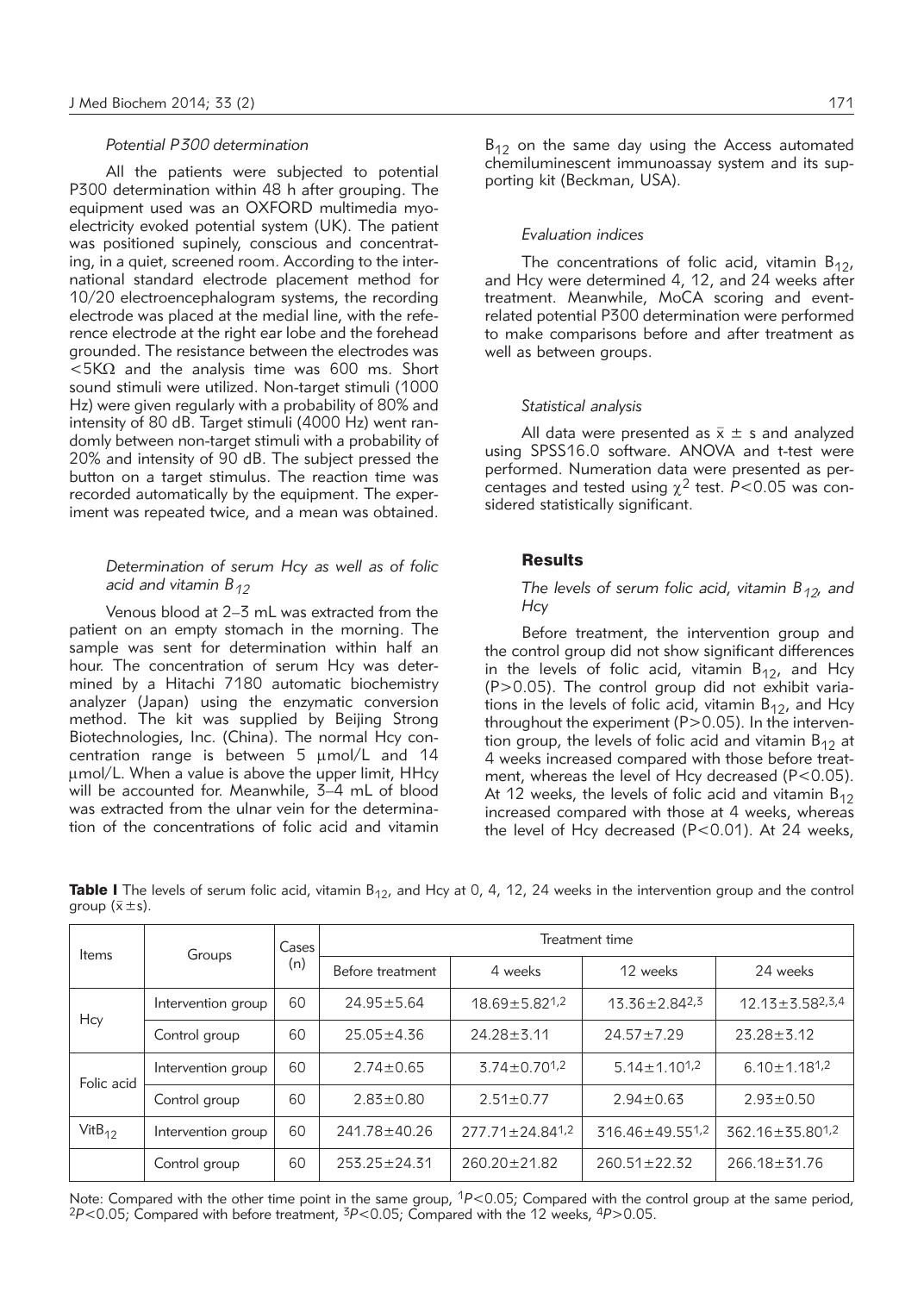| Items | Groups             | Cases (n) | Before treatment ' | 4 weeks          | 12 weeks         | 24 weeks                  |
|-------|--------------------|-----------|--------------------|------------------|------------------|---------------------------|
| MoCA  | Intervention group | 60        | $22.39 \pm 2.01$   | $22.79 \pm 2.26$ | $23.05 \pm 2.39$ | 24.90±1.79 <sup>1,2</sup> |
|       | Control group      | 60        | $22.50 \pm 2.12$   | $22.61 \pm 2.18$ | $23.06 \pm 2.36$ | $23.20 \pm 1.58$          |

**Table II** Changes of MoCA scores at 0, 4, 12, 24 weeks in the intervention group and the control group ( $\bar{x}$  ±s).

Note: Compared with the other time point in the same group, <sup>1</sup>P<0.05; Compared with the control group at the same period, <sup>2</sup>*P*<0.05.

Table III Changes of P300 latency period and amplitude at 0, 4, 12, 24 weeks in the intervention group and the control group  $(\bar{x} \pm s)$ .

| P300           | Groups                | Cases (n) | Before treatment   | 4 weeks            | 12 weeks           | 24 weeks           |
|----------------|-----------------------|-----------|--------------------|--------------------|--------------------|--------------------|
| Latency period | Intervention<br>group | 60        | 380.77 ± 25.97     | $373.78 \pm 27.20$ | $378.35 \pm 32.56$ | 347.06±20.031,2    |
|                | Control group         | 60        | $378.26 \pm 28.41$ | 361.88±16.20       | $371.35 \pm 37.56$ | $368.16 \pm 15.53$ |
| Amplitude      | Intervention<br>group | 60        | $4.37 \pm 0.64$    | $4.23 \pm 0.96$    | $3.76 \pm 0.87$    | $4.05 \pm 0.54$    |
|                | Control group         | 60        | $4.16 \pm 0.85$    | $3.77 \pm 0.68$    | $3.59 \pm 0.73$    | $3.91 \pm 0.67$    |

Note: Compared with the other groups, 1*P*<0.05; Compared with before treatment, 2*P*<0.05.

the levels of folic acid and vitamin  $B_{12}$  further increased compared with those at 12 weeks, whereas the level of Hcy did not show a significant difference (P>0.05), but was still lower than that in the control group at the same time point (P < 0.01) (*Table I*).

#### *MoCA scores*

The control group did not exhibit significant differences in the MoCA scores throughout the experiment (ANOVA: P>0.05). In the intervention group, the scores at 4 weeks and 12 weeks did not show a marked difference (ANOVA: P>0.05). At 24 weeks, the score improved compared with those at the previous time points (ANOVA: P<0.01). Compared with that in the control group at the same time point, the score was also significantly higher (*t*-test: P<0.01) (*Table II*).

#### *P300 latency periods and amplitude changes*

The control group did not show changes in the latency period and amplitude throughout the experiment (ANOVA: P>0.05). In the intervention group, the latency periods and amplitudes at 4 and 12 weeks did not exhibit significant differences (ANOVA: P>0.05). At 24 weeks, the P300 latency period shortened compared with those at the previous time points, and was also significantly shorter than that in the control group at the same time point (ANOVA: P<0.05). However, such changes were not observed in the P300 amplitude (*Table III*).

## **Discussion**

Numerous studies have demonstrated that HHcy may be correlated with cognitive impairment or dementia, for which it has been attracting more and more attention from scholars (10, 11). VCIND has excellent reversibility. Therefore, determining the correlation between VCIND and Hcy and then exerting intervention is of great clinical significance.

Hcy is a mercaptoamino acid produced by the metabolism of methionine *in vivo*. The metabolism of Hcy is primarily manifested by its transformation into methionine and tetrahydrofolic acid under the catalyses of methionine synthetase and methylenetetrahydrofolate reductase; this re-methylation process requires the participation of folic acid and vitamin  $B_{12}$ (12, 13). Deficiency of these cofactors is very likely to affect enzymatic activity, as well as the metabolism and transformation of Hcy, ultimately leading to HHcy. Replenishment of folic acid and vitamins can reduce a high level of Hcy (14, 15). In this study, the results showed that the Hcy levels in the intervention group at 4, 12, and 24 weeks significantly decreased compared with those before treatment as well as those in the control group at the corresponding time points (P<0.01). The concentrations of folic acid and vitamin  $B_{12}$  in this group at 4, 12, and 24 weeks significantly increased compared with those before treatment as well as those in the control group at the corresponding time points  $(P<0.01)$ . In contrast, the control group did not exhibit changes in the levels of Hcy, folic acid, and vitamin  $B_{12}$  throughout the experiment. These findings indicate that the replenishment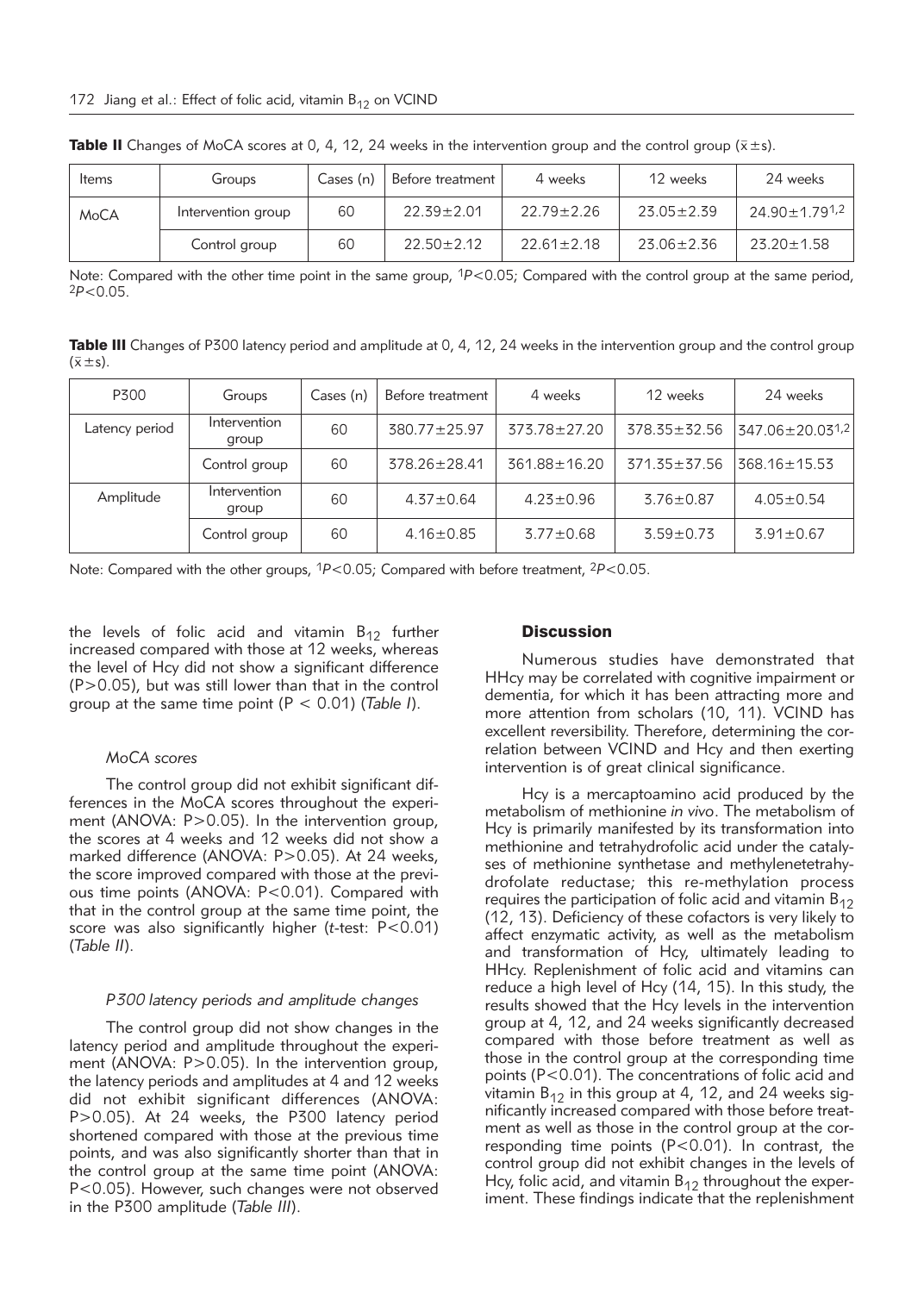of folic acid and vitamin  $B_{12}$  can effectively decrease the Hcy level in patients with VCIND complicated by HHcy. Furthermore, in the intervention group, the Hcy levels at 12 and 24 weeks did not show a noticeable difference. This phenomenon may be explained by the assumption that even after the replenishment of folic acid and vitamin  $B_{12}$ , the Hcy level will not further decrease when a certain level is reached.

To date, an agreement on the correlation between HHcy and cognitive function has not been reached. Some scholars believe that HHcy serves as an independent risk factor of cognitive disorder or a decrease in cognitive function (16, 17), whereas some hold that HHcy has nothing to do with cognitive function (19). To the formers two channels through which HHcy leads to cognitive disorder are believed to exist. The first is that HHcy indirectly leads to cognitive impairment by causing cerebrovascular disease through the channel of vascular endothelial cell dysfunction and lipid metabolism disorder, and the other implies that it leads to cognitive impairment by increasing glutamate excitotoxicity, decreasing neuronal DNA repair capacity, accelerating oxidative stress and the formation of  $\mathsf{AB},$  and causing damage to hippocampal neurons (20). In this study, the results showed that in the intervention group, the Hcy level at 24 weeks significantly decreased compared with those at the previous time points in the same group, the MoCA score at 24 weeks noticeably improved compared with those at the previous time points (as well as that in the control group at the same time point), and the event-related potential P300 latency period greatly shortened compared with those at the previous time points. In contrast, in the control group, the Hcy, MoCA, and P300 latency period at 24 weeks did not show marked changes compared with those at the previous time points. These findings indicate that the cognitive function of the VCIND patients improved with the decrease in Hcy. In addition, the intervention and control group did not exhibit significant differences in the P300 amplitudes. This phenomenon may be correlated with the facts that the severity of the cognitive impairment in the patients enrolled in this study was mild and that amplitudes cannot serve as a valid index, as they vary greatly according to different individuals. To date, the direct

## **References**

- 1. Stephan BC, Matthews FE, Khaw KT, Dufouil C, Brayne C. Beyond mild cognitive impairment: vascular cognitive impairment, no dementia (VCIND). Alzheimers Res Ther 2009; 1: 4.
- 2. Moorhouse P, Rockwood K. Vascular cognitive impairment: current concepts and clinical developments. Lancet Neurol 2008; 7: 246–55.
- 3. Serrano S, Domingo J, Rodríguez-Garcia E, Castro MD, del Ser T. Frequency of cognitive impairment without

correlation of folic acid and Vit  $B_{12}$  with cognitive function remains uncertain. Considering that this study was not designed for this purpose, future studies may be needed.

Furthermore, this study revealed that the improvement of cognitive function occurred rather late compared with the increases in folic acid and vitamin  $B_{12}$  and a decrease in Hcy, showing a relative delay. Nowadays, the results of the correlation between Hcy and cognitive function from different studies still differ from one another. This phenomenon is presumably attributable to different ethnic groups as well as different types of patients included in different studies. Different nationalities differ in apolipoprotein e (Apo E) genes which may be associated with cognitive function and partially associated with memory function (21). Therefore, the results from one country may not be applicable for another. Further, different subjects may also lead to different findings. In this study, all the patients suffered from a mild vascular cognitive disorder. Treatment and intervention achieved relatively satisfactory effects. Therefore, a positive result was obtained. By contrast, negative results have been reported in some studies. These results might be associated with the fact that the enrolled patients in those studies had severe dementia. Due to relatively severe pathological conditions, satisfactory treatment and intervention effects were not achieved.

This study has some limitations. First, the subjects were primarily old patients, and their number was rather small. Therefore, these subjects cannot be representative of all VCIND patients. Second, the outcomes of this study might be affected by the sensitivity of the cognitive function assessment scale used. Third, the observation time was short. Last, the individual effects of folic acid and vitamin  $B_{12}$  on cognitive function were not taken into consideration. Therefore, more subjects, prolonged observation time, and modified statistical measures are needed in further studies.

#### Conflict of interest statement

The authors stated that there are no conflicts of interest regarding the publication of this article.

dementia in patients with stroke: a two-year follow-up study. Stroke 2007; 38: 105–10.

- 4. Manolescu BN, Oprea E, Farcasanu IC, Berteanu M, Cercasov C. Homocysteine and vitamin therapy in stroke prevention and treatment: a review. Acta Biochim Pol 2010; 57: 467–77.
- 5. Köseoglu E, Karaman Y. Relations between homocysteine, folate and vitamin  $B_{12}$  in vascular dementia and in Alzheimer disease. Clin Biochem 2007; 40: 859–63.